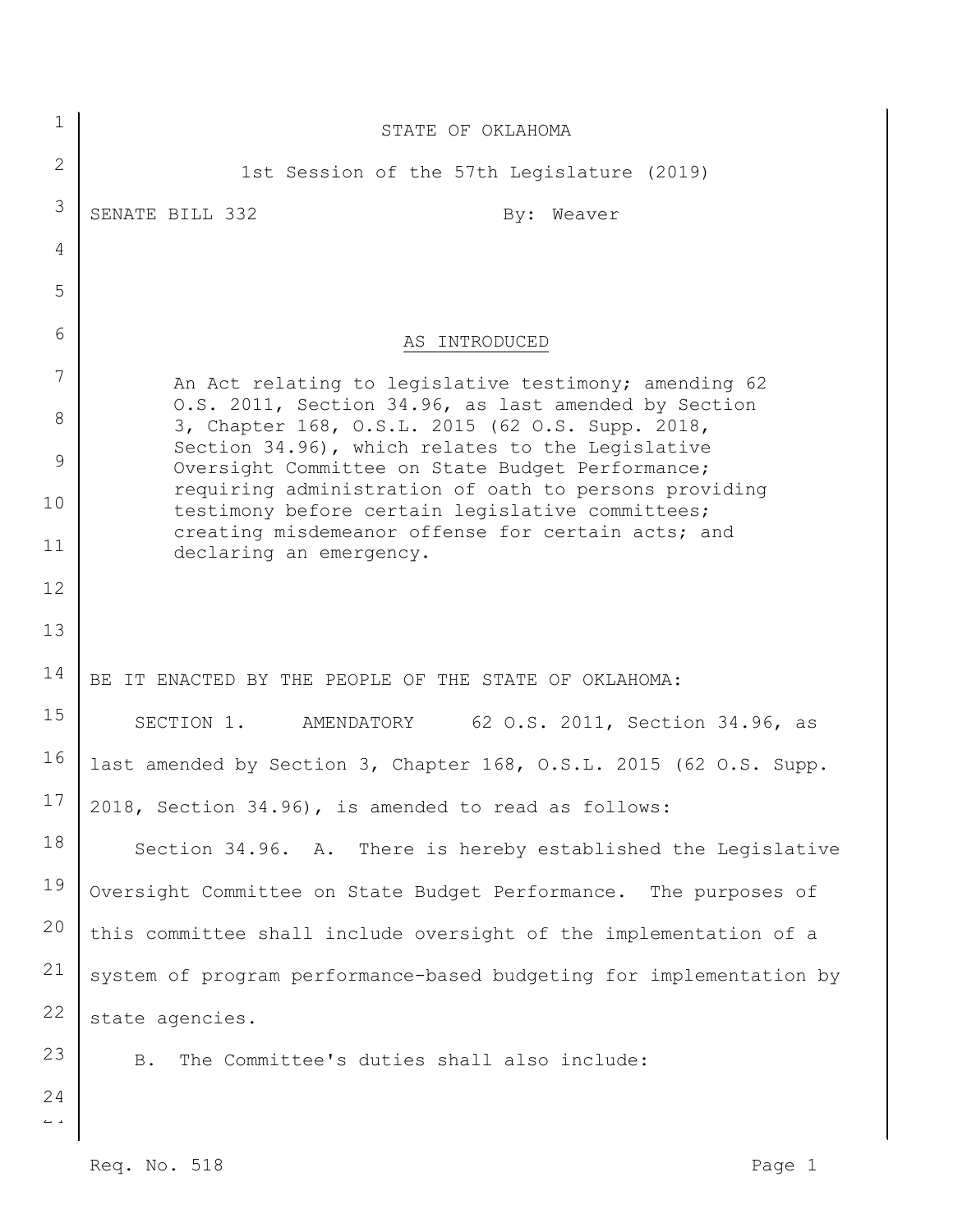1 2 3 1. Development of agency budget request forms and instructions in conjunction with the Office of Management and Enterprise Services;

2. Directing studies to aid in the development of legislative and procedural changes to further improve the budgetary, financial, accounting, reporting, personnel, and purchasing processes and systems of the state;

3. Direction of program evaluation and management studies;

9 10 11 4. Oversight and reporting on executive branch compliance with the legislative intent of appropriation measures. Such oversight and reporting duties may include:

12

15

4

5

6

7

8

 $\overline{2}$ 

a. agency reorganization actions,

13 14 b. executive orders calling for reduction of full-timeequivalents or hiring freezes, and

c. transfer of funds by the executive branch;

16 17 5. The development of revenue and expenditure estimates and analyses;

18 19 20 21 6. Study of the management, operations, programs and fiscal needs of the agencies and institutions of Oklahoma state government pursuant to the Oklahoma Program Performance Budgeting and Accountability Act;

22 23 24 7. Review of the executive budget, agency strategic plans and the estimate of needs of each state agency and institution. Reports may be issued by the Committee as it deems appropriate; and

Req. No. 518 Page 2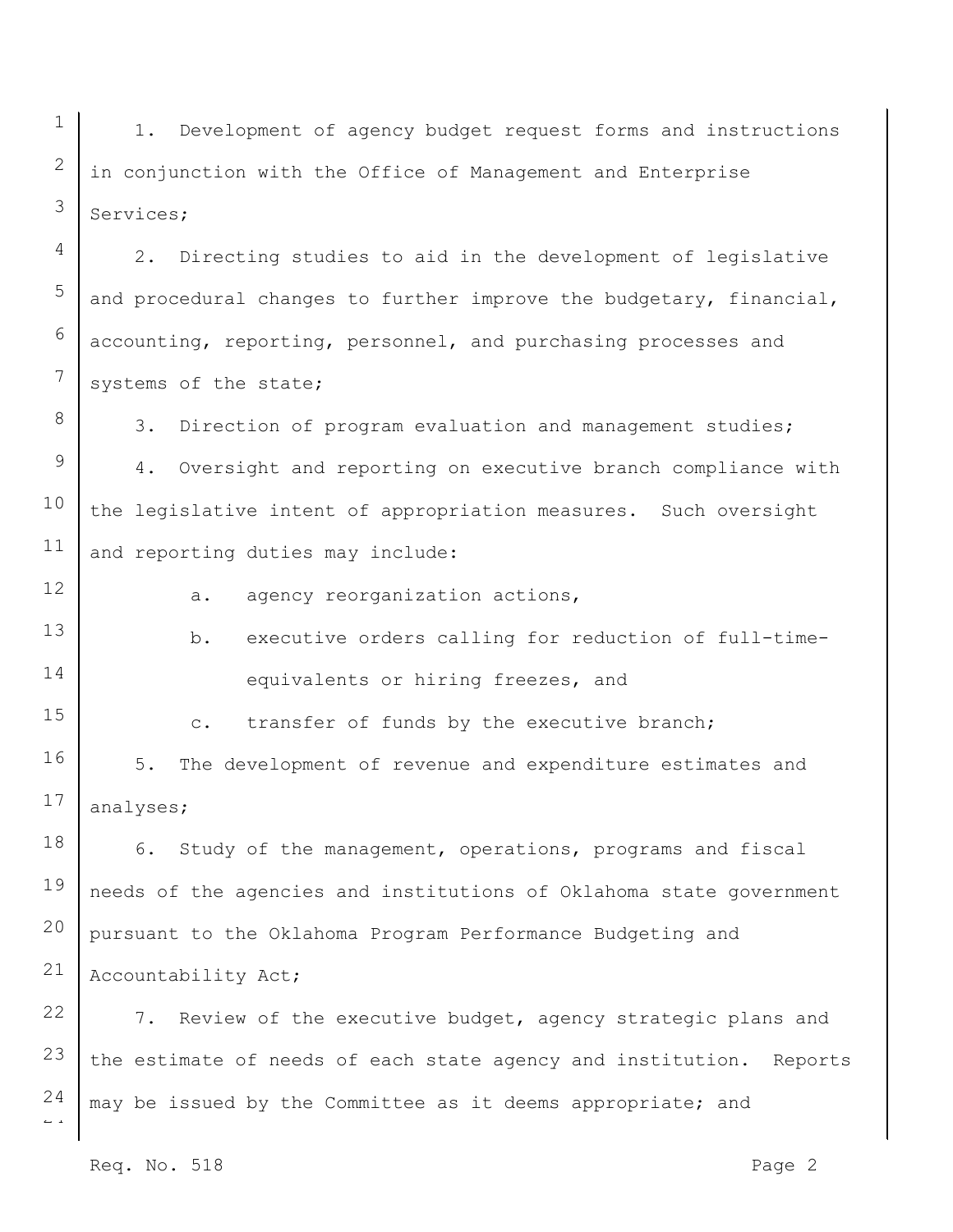$\overline{a}$ 1 2 3 4 5 6 7 8 9 10 11 12 13 14 15 16 17 18 19 20 21 22 23 24 8. Implementation of an ongoing evaluation review procedure of existing programs based on performance-informed budgeting techniques pursuant to the Oklahoma Program Performance Budgeting and Accountability Act. The committee in cooperation with the Office of Management and Enterprise Services shall establish a schedule to review strategic plans and existing programs for each agency a minimum of once every four (4) years. The committee shall issue an evaluation report for each agency once every four (4) years which will include but not be limited to the following information: a. a review of the agency's programs, performance and management, b. whether the agency has demonstrated that there is a need for the services and programs which justifies the agency's continued existence, and c. whether the agency is the most appropriate provider of the programs and services furnished by the agency. C. Any reference in the Oklahoma Statutes to the Joint Legislative Committee on Budget and Program Oversight shall be a reference to the Legislative Oversight Committee on State Budget Performance. D. The Committee shall be composed of three members appointed by the President Pro Tempore of the Senate, three members appointed by the Speaker of the House of Representatives, two members by the minority leader of the Senate and two members appointed by the

Req. No. 518 Page 3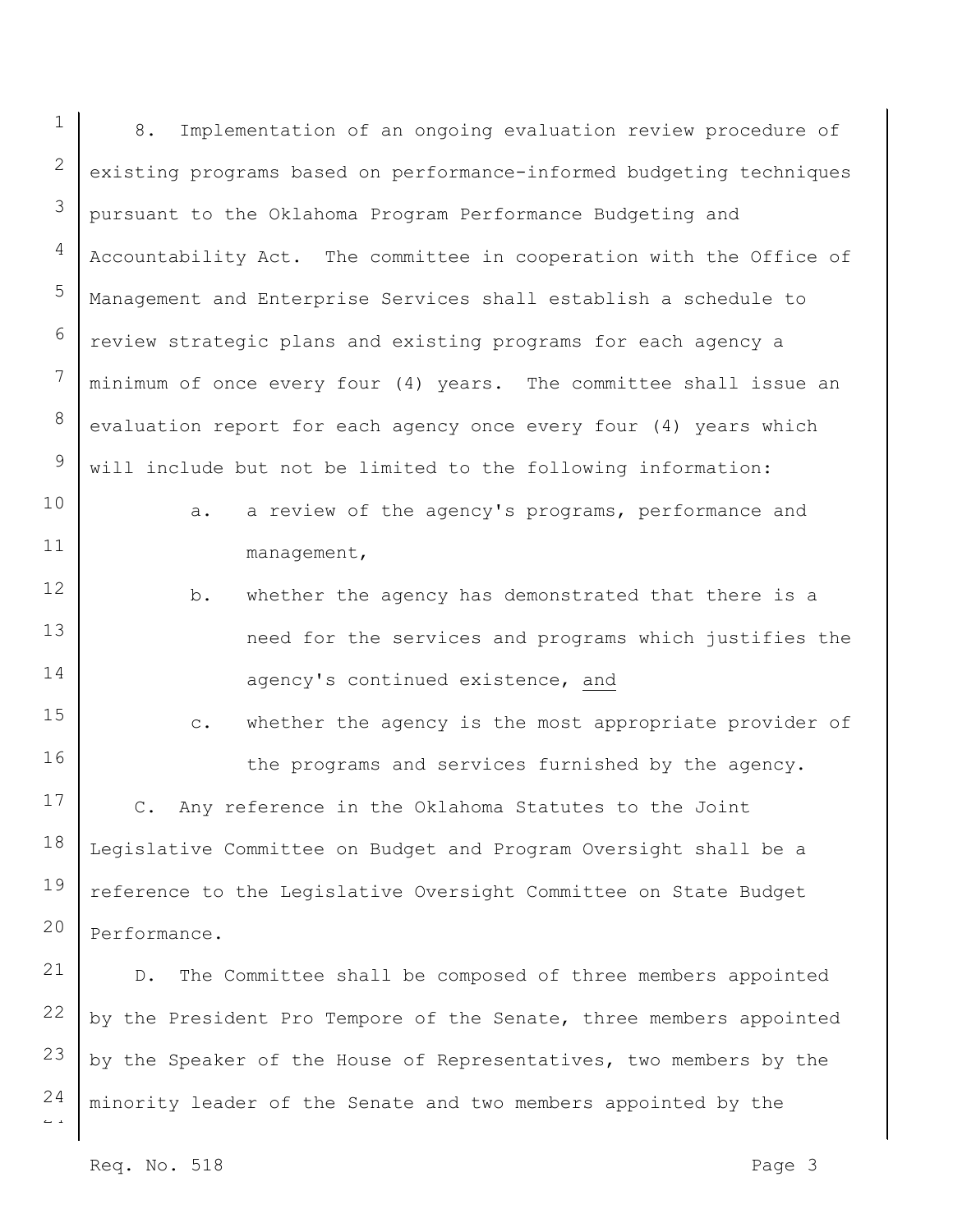1 2 3 4 5 6 7 8 9 10 11 12 minority leader of the House of Representatives. The Chair and Vice Chair of the Committee shall rotate every two (2) years between the Senate and the House of Representatives beginning with a Senate member serving as Chair in 2003. The Committee shall meet at least four (4) times per year and at other times as called by the Chair. The Legislative Oversight Committee on State Budget Performance shall function as a committee of the Legislature when the Legislature is in session and is not in session. Each member of the Committee shall serve until a successor is appointed. The duties of the Committee may be performed by the Appropriations Committee of the Senate and the Appropriations and Budget Committee of the House of Representatives or subcommittees thereof.

13 14 E. The Committee shall be staffed jointly by the staff of the fiscal divisions of the Senate and the House of Representatives.

15 16 17 18 19 20 F. The Committee may make use of all available teleconferencing technology to facilitate meetings of the Committee when the Legislature is not in session. The Committee shall take any appropriate action to make such teleconferenced meetings comply with the provisions of the Oklahoma Open Meeting Act, Section 301 et seq. of Title 25 of the Oklahoma Statutes.

 $\overline{a}$ 21 22 23 24 G. The Committee shall periodically meet in different geographical regions of the state to enhance the Committee's understanding of local conditions and to help educate the public as to the fiscal condition of the state.

Req. No. 518 Page 4